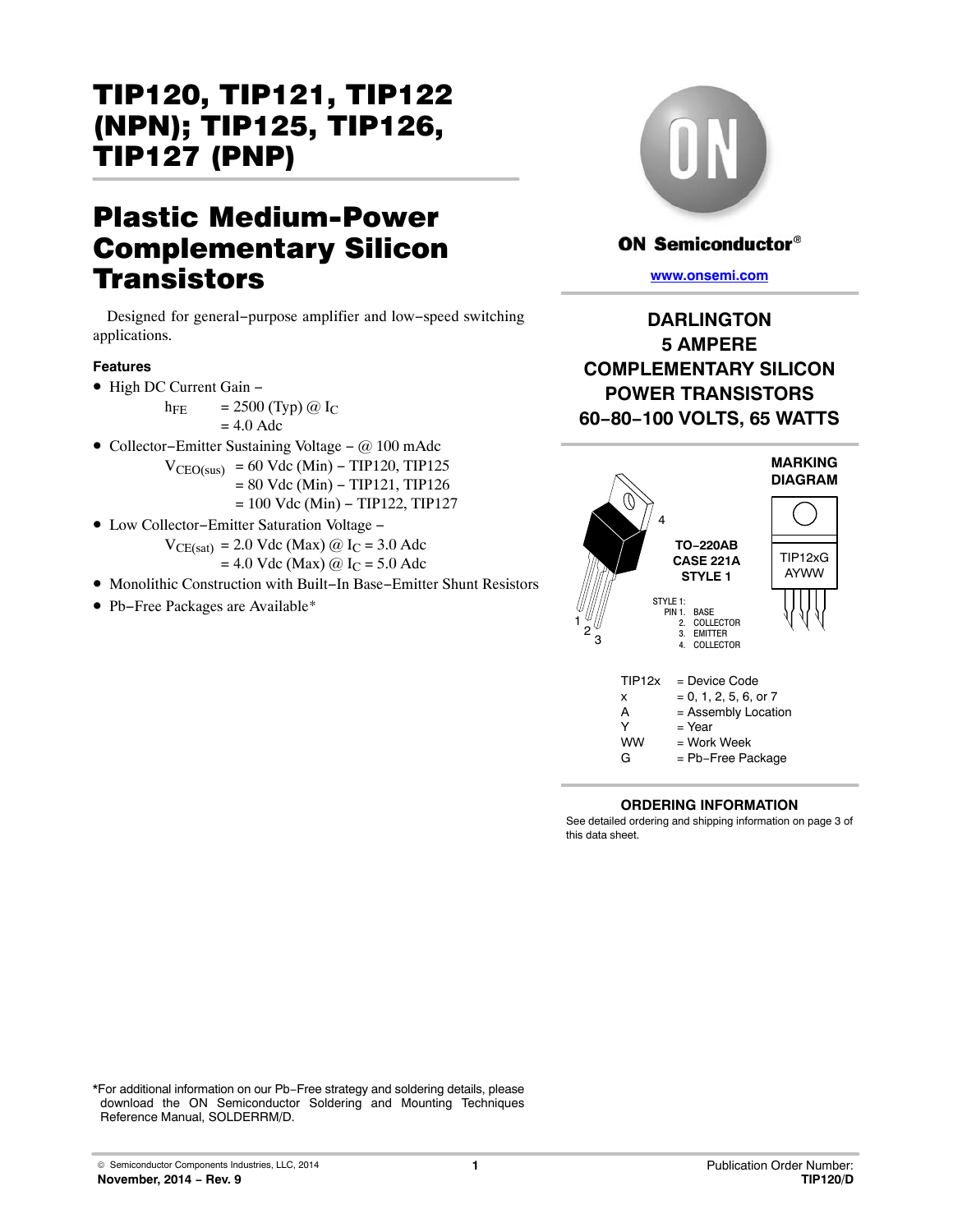#### **MAXIMUM RATINGS**

| Rating                                                               | Symbol                   | <b>TIP120,</b><br><b>TIP125</b> | TIP121,<br><b>TIP126</b> | <b>TIP122.</b><br><b>TIP127</b> | Unit         |
|----------------------------------------------------------------------|--------------------------|---------------------------------|--------------------------|---------------------------------|--------------|
| Collector-Emitter Voltage                                            | V <sub>CEO</sub>         | 60                              | 80                       | 100                             | Vdc          |
| Collector-Base Voltage                                               | $V_{CB}$                 | 60                              | 80                       | 100                             | Vdc          |
| Emitter-Base Voltage                                                 | $V_{EB}$                 |                                 | 5.0                      |                                 | Vdc          |
| Collector Current - Continuous<br>- Peak                             | I <sub>C</sub>           |                                 | 5.0<br>8.0               |                                 | Adc          |
| <b>Base Current</b>                                                  | Iв                       |                                 | 120                      |                                 | mAdc         |
| Total Power Dissipation @ T <sub>C</sub> = 25°C<br>Derate above 25°C | $P_D$                    |                                 | 65<br>0.52               |                                 | W<br>$W$ /°C |
| Total Power Dissipation $@T_A = 25^\circ C$<br>Derate above 25°C     | $P_D$                    |                                 | 2.0<br>0.016             |                                 | W<br>$W$ /°C |
| Unclamped Inductive Load Energy (Note 1)                             | E                        |                                 | 50                       |                                 | mJ           |
| Operating and Storage Junction, Temperature Range                    | $T_J$ , $T_{\text{stg}}$ |                                 | $-65$ to $+150$          |                                 | $^{\circ}$ C |

#### **THERMAL CHARACTERISTICS**

| <b>Characteristic</b>                   | <b>Symbol</b>                    | Max  | Unit |
|-----------------------------------------|----------------------------------|------|------|
| Thermal Resistance, Junction-to-Case    | $\mathsf{R}_{\theta\text{JC}}$   | .92  | ℃/W  |
| Thermal Resistance, Junction-to-Ambient | $\mathsf{R}_{\theta\mathsf{JA}}$ | 62.5 | ℃⁄W  |

Stresses exceeding those listed in the Maximum Ratings table may damage the device. If any of these limits are exceeded, device functionality should not be assumed, damage may occur and reliability may be affected.

1.  $I_C = 1$  A, L = 100 mH, P.R.F. = 10 Hz, V<sub>CC</sub> = 20 V, R<sub>BE</sub> = 100  $\Omega$ 

**ELECTRICAL CHARACTERISTICS** (T<sub>C</sub> = 25°C unless otherwise noted)

| <b>Characteristic</b>      | Svmbol | Min | Max | Unit |
|----------------------------|--------|-----|-----|------|
| <b>OFF CHARACTERISTICS</b> |        |     |     |      |

| Collector-Emitter Sustaining Voltage (Note 2)           |                |                       |     |     | Vdc  |
|---------------------------------------------------------|----------------|-----------------------|-----|-----|------|
| $(I_C = 100 \text{ m}$ Adc, $I_B = 0$ )                 | TIP120, TIP125 | $V_{\text{CEO(sus)}}$ |     |     |      |
|                                                         |                |                       | 60  |     |      |
|                                                         | TIP121, TIP126 |                       | 80  |     |      |
|                                                         | TIP122, TIP127 |                       | 100 |     |      |
| <b>Collector Cutoff Current</b>                         |                | <b>ICEO</b>           |     |     | mAdc |
| $(V_{CF} = 30$ Vdc, $I_B = 0$ )                         | TIP120, TIP125 |                       |     | 0.5 |      |
| $(V_{CF} = 40$ Vdc, $I_B = 0$ )                         | TIP121, TIP126 |                       |     | 0.5 |      |
| $(V_{CE} = 50$ Vdc, $I_R = 0$ )                         | TIP122, TIP127 |                       |     | 0.5 |      |
| <b>Collector Cutoff Current</b>                         |                | <b>I</b> CBO          |     |     | mAdc |
| $(V_{CR} = 60$ Vdc, $I_F = 0$ )                         | TIP120, TIP125 |                       |     | 0.2 |      |
| $(V_{CR} = 80$ Vdc, $I_F = 0$ )                         | TIP121, TIP126 |                       |     | 0.2 |      |
| $(V_{CR} = 100$ Vdc, $I_F = 0$ )                        | TIP122, TIP127 |                       |     | 0.2 |      |
| Emitter Cutoff Current ( $V_{BF}$ = 5.0 Vdc, $I_C$ = 0) |                | <b>EBO</b>            |     | 2.0 | mAdc |
| <b>ON CHARACTERISTICS (Note 2)</b>                      |                |                       |     |     |      |

| DC Current Gain ( $I_C$ = 0.5 Adc, $V_{CF}$ = 3.0 Vdc)<br>$(I_C = 3.0$ Adc, $V_{CF} = 3.0$ Vdc)                        | $n_{FE}$            | 1000<br>1000 |            |     |
|------------------------------------------------------------------------------------------------------------------------|---------------------|--------------|------------|-----|
| <b>Collector-Emitter Saturation Voltage</b><br>$(I_C = 3.0$ Adc, $I_B = 12$ mAdc)<br>$I_C = 5.0$ Adc, $I_R = 20$ mAdc) | VCE(sat)            | -            | 2.0<br>4.0 | Vdc |
| Base-Emitter On Voltage ( $I_C$ = 3.0 Adc, $V_{CF}$ = 3.0 Vdc)                                                         | V <sub>BE(on)</sub> |              | 2.5        | Vdc |

#### **DYNAMIC CHARACTERISTICS**

| Small–Signal Current Gain ( $I_C$ = 3.0 Adc, $V_{CF}$ = 4.0 Vdc, f = 1.0 MHz)                                      | $h_{\text{fe}}$            | 4.0                                                  | $\overline{\phantom{0}}$ | $\overline{\phantom{0}}$ |
|--------------------------------------------------------------------------------------------------------------------|----------------------------|------------------------------------------------------|--------------------------|--------------------------|
| TIP125, TIP126, TIP127<br>Output Capacitance ( $V_{CB}$ = 10 Vdc, $I_E$ = 0, f = 0.1 MHz<br>TIP120, TIP121, TIP122 | $\mathsf{v}_{\mathsf{ob}}$ | $\overline{\phantom{a}}$<br>$\overline{\phantom{0}}$ | 300<br>200               | рF                       |

Product parametric performance is indicated in the Electrical Characteristics for the listed test conditions, unless otherwise noted. Product performance may not be indicated by the Electrical Characteristics if operated under different conditions.

2. Pulse Test: Pulse Width  $\leq 300$   $\mu$ s, Duty Cycle  $\leq 2\%$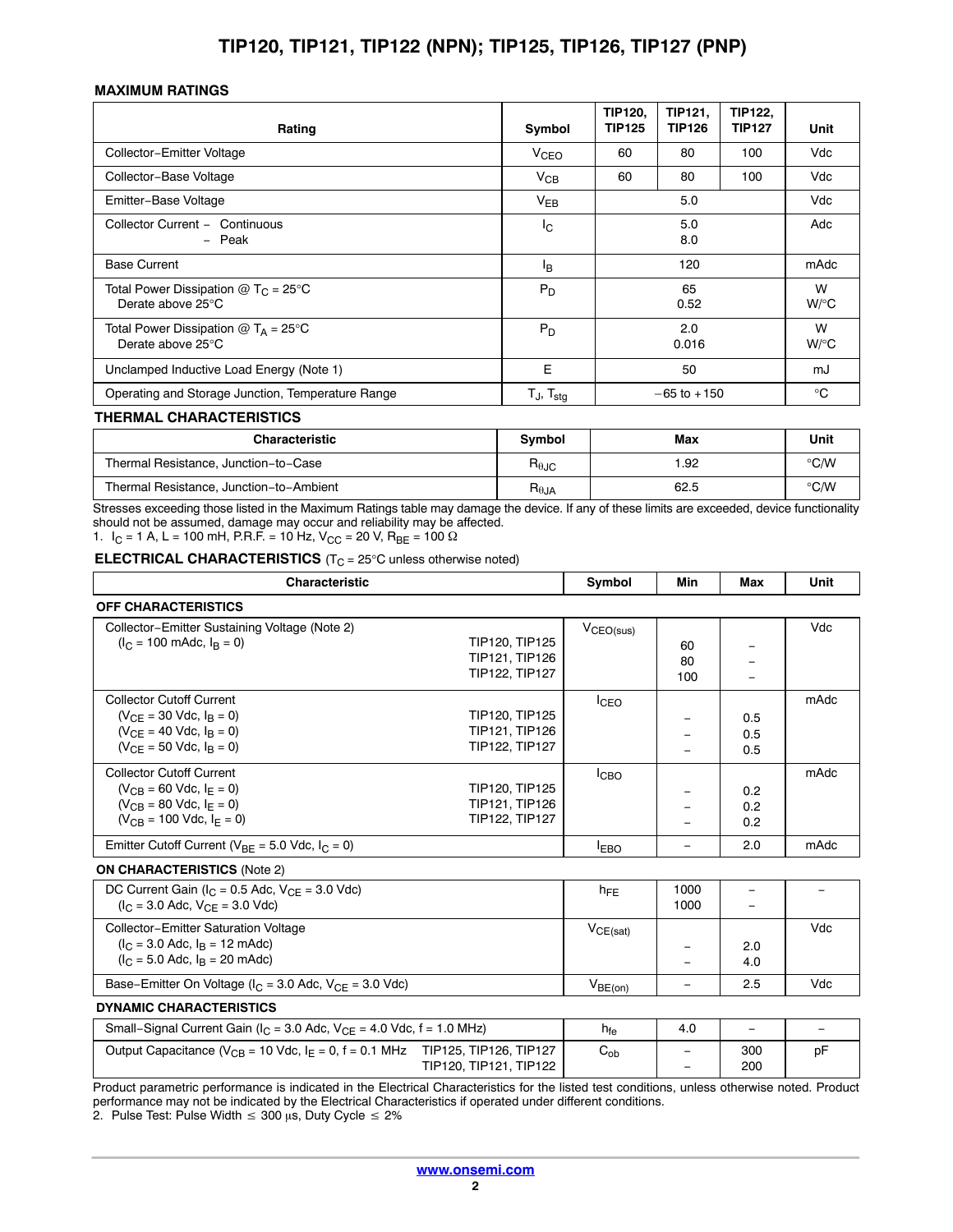<span id="page-2-0"></span>

**Figure 1. Darlington Circuit Schematic**

### **ORDERING INFORMATION**

| <b>Device</b>  | Package             | <b>Shipping</b> |
|----------------|---------------------|-----------------|
| <b>TIP120</b>  | TO-220              | 50 Units / Rail |
| <b>TIP120G</b> | TO-220<br>(Pb-Free) | 50 Units / Rail |
| <b>TIP121</b>  | TO-220              | 50 Units / Rail |
| <b>TIP121G</b> | TO-220<br>(Pb-Free) | 50 Units / Rail |
| <b>TIP122</b>  | TO-220              | 50 Units / Rail |
| <b>TIP122G</b> | TO-220<br>(Pb-Free) | 50 Units / Rail |
| <b>TIP125</b>  | TO-220              | 50 Units / Rail |
| <b>TIP125G</b> | TO-220<br>(Pb-Free) | 50 Units / Rail |
| <b>TIP126</b>  | TO-220              | 50 Units / Rail |
| <b>TIP126G</b> | TO-220<br>(Pb-Free) | 50 Units / Rail |
| <b>TIP127</b>  | TO-220              | 50 Units / Rail |
| <b>TIP127G</b> | TO-220<br>(Pb-Free) | 50 Units / Rail |



**Figure 2. Power Derating**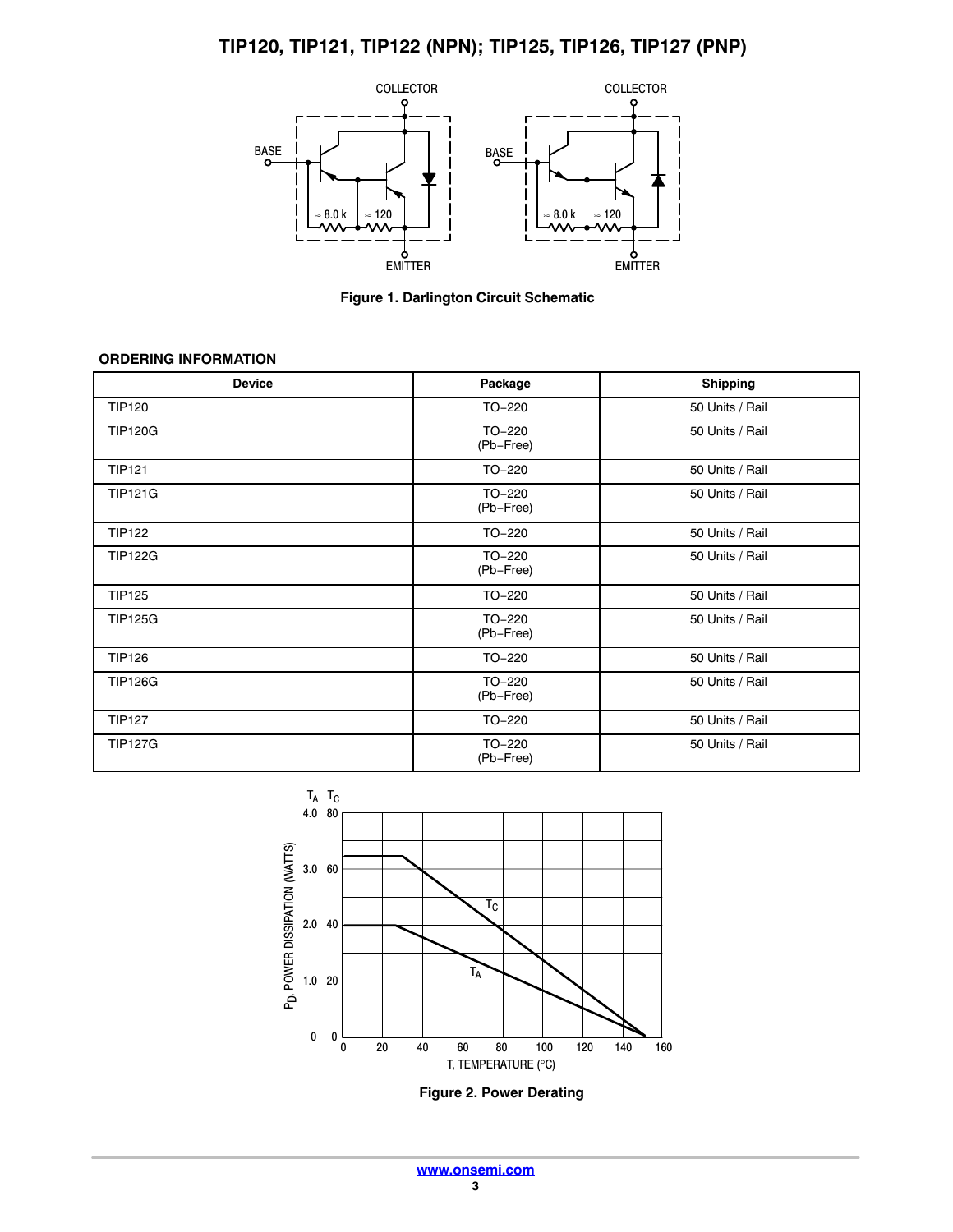<span id="page-3-0"></span>

**Figure 3. Switching Times Test Circuit**

**Figure 4. Switching Times**



**Figure 5. Thermal Response**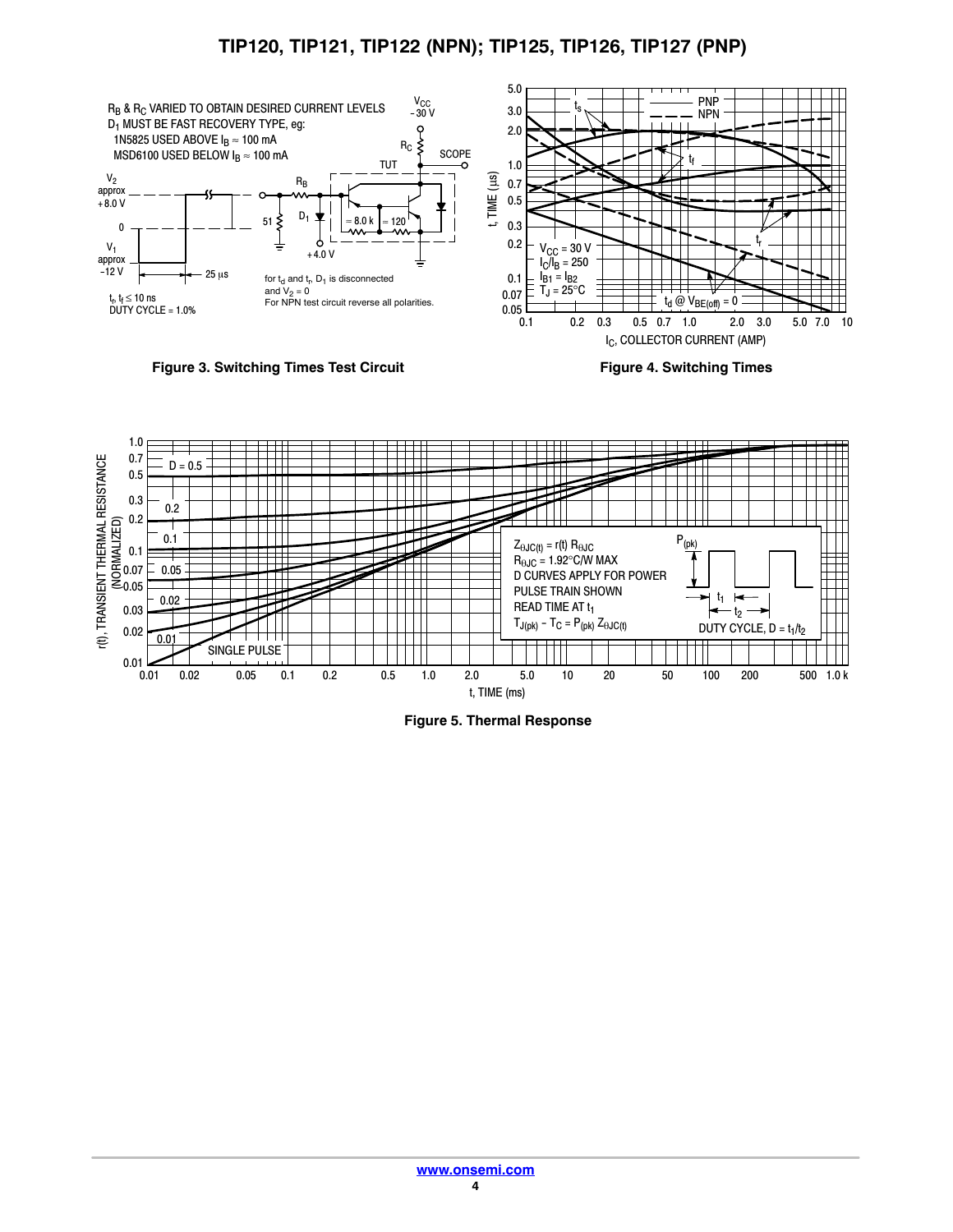

**Figure 6. Active−Region Safe Operating Area**

There are two limitations on the power handling ability of a transistor: average junction temperature and second breakdown. Safe operating area curves indicate  $I_C - V_{CE}$ limits of the transistor that must be observed for reliable operation, i.e., the transistor must not be subjected to greater dissipation than the curves indicate.

The data of Figure 6 is based on  $T_{J(pk)} = 150^{\circ}C$ ; T<sub>C</sub> is variable depending on conditions. Second breakdown pulse limits are valid for duty cycles to 10% provided  $T_{J(pk)}$  $< 150^{\circ}$ C. T<sub>J(pk)</sub> may be calculated from the data in Figure [5.](#page-3-0) At high case temperatures, thermal limitations will reduce the power that can be handled to values less than the limitations imposed by second breakdown



**Figure 7. Small−Signal Current Gain**

**Figure 8. Capacitance**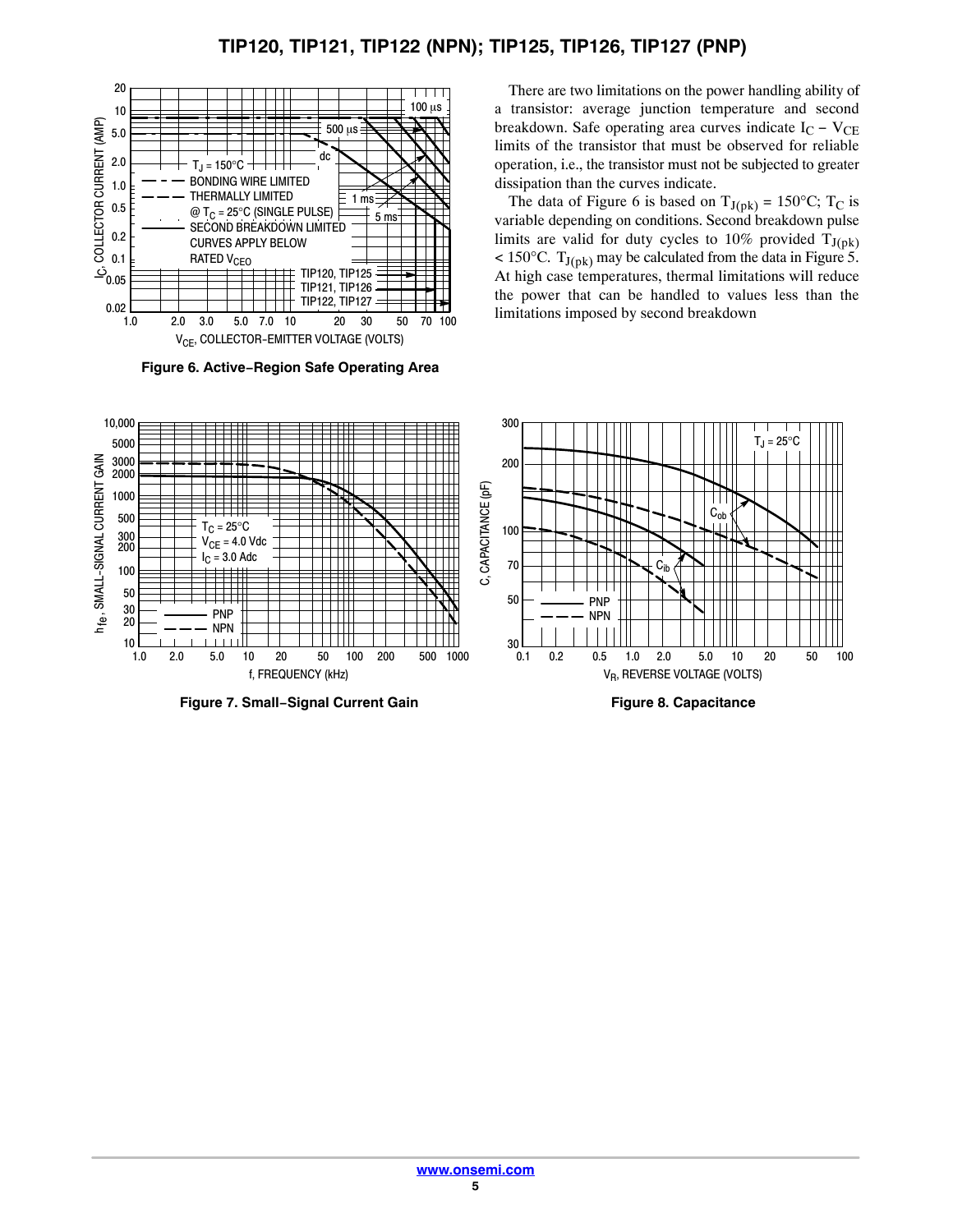

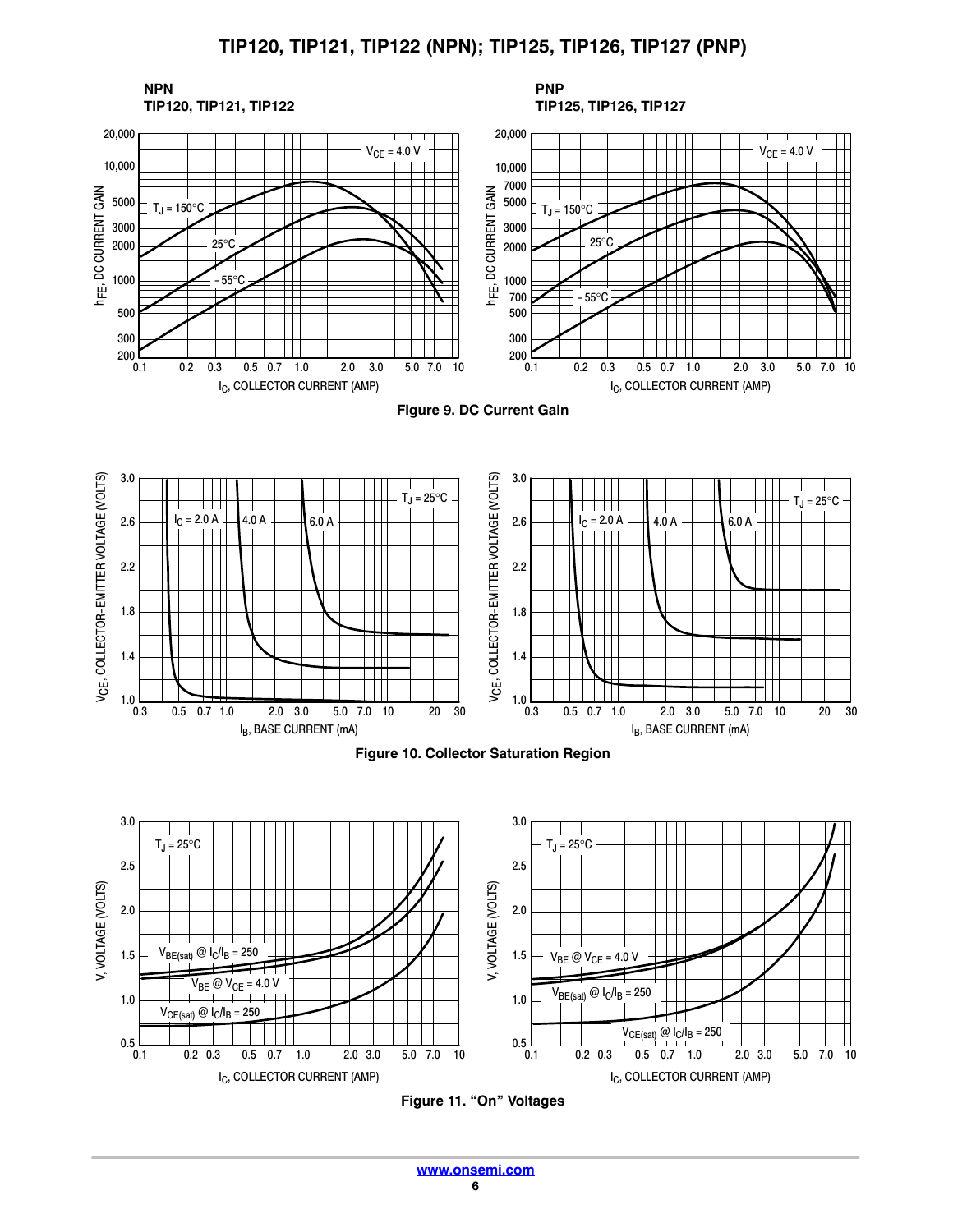#### **PACKAGE DIMENSIONS**

**TO−220** CASE 221A−09 ISSUE AH



|     | <b>INCHES</b> |       |            | <b>MILLIMETERS</b> |  |
|-----|---------------|-------|------------|--------------------|--|
| DIM | <b>MIN</b>    | MAX   | <b>MIN</b> | <b>MAX</b>         |  |
| Α   | 0.570         | 0.620 | 14.48      | 15.75              |  |
| В   | 0.380         | 0.415 | 9.66       | 10.53              |  |
| C   | 0.160         | 0.190 | 4.07       | 4.83               |  |
| D   | 0.025         | 0.038 | 0.64       | 0.96               |  |
| F   | 0.142         | 0.161 | 3.61       | 4.09               |  |
| G   | 0.095         | 0.105 | 2.42       | 2.66               |  |
| н   | 0.110         | 0.161 | 2.80       | 4.10               |  |
| J   | 0.014         | 0.024 | 0.36       | 0.61               |  |
| ĸ   | 0.500         | 0.562 | 12.70      | 14.27              |  |
| L   | 0.045         | 0.060 | 1.15       | 1.52               |  |
| N   | 0.190         | 0.210 | 4.83       | 5.33               |  |
| Q   | 0.100         | 0.120 | 2.54       | 3.04               |  |
| R   | 0.080         | 0.110 | 2.04       | 2.79               |  |
| S   | 0.045         | 0.055 | 1.15       | 1.39               |  |
| т   | 0.235         | 0.255 | 5.97       | 6.47               |  |
| U   | 0.000         | 0.050 | 0.00       | 1.27               |  |
| ٧   | 0.045         | ---   | 1.15       | ---                |  |
| Z   |               | 0.080 | ---        | 2.04               |  |

3. EMITTER<br>4. COLLECT **COLLECTOR** 

1. DIMENSIONING AND TOLERANCING PER ANSI Y14.5M, 1982. 2. CONTROLLING DIMENSION: INCH.

NOTES:

ON Semiconductor and the UN are registered trademarks of Semiconductor Components Industries, LLC (SCILLC) or its subsidiaries in the United States and/or other countries.<br>SCILLC owns the rights to a number of patents, tra at [www.onsemi.com/site/pdf/Patent](http://www.onsemi.com/site/pdf/Patent-Marking.pdf)–Marking.pdf. SCILLC reserves the right to make changes without further notice to any products herein. SCILLC makes no warranty, representation<br>or guarantee regarding the suitability of its specifically disclaims any and all liability, including without limitation special, consequential or incidental damages. "Typical" parameters which may be provided in SCILLC data sheets<br>and/or specification can and do var or authorized for use as components in systems intended for surgical implant into the body, or other applications intended to support or sustain life, or for any other application in which the failure of the SCILLC product could create a situation where personal injury or death may occur. Should Buyer purchase or use SCILLC products for any such unintended or<br>unauthorized application, Buyer shall indemnify a expenses, and reasonable attorney fees arising out of, directly or indirectly, any claim of personal injury or death associated with such unintended or unauthorized use, even if such claim<br>alleges that SCILLC was negligent

#### **PUBLICATION ORDERING INFORMATION**

#### **LITERATURE FULFILLMENT**:

Literature Distribution Center for ON Semiconductor P.O. Box 5163, Denver, Colorado 80217 USA **Phone**: 303−675−2175 or 800−344−3860 Toll Free USA/Canada **Fax**: 303−675−2176 or 800−344−3867 Toll Free USA/Canada **Email**: orderlit@onsemi.com

**N. American Technical Support**: 800−282−9855 Toll Free USA/Canada **Europe, Middle East and Africa Technical Support:**

Phone: 421 33 790 2910 **Japan Customer Focus Center** Phone: 81−3−5817−1050

**ON Semiconductor Website**: **www.onsemi.com**

**Order Literature**: http://www.onsemi.com/orderlit

For additional information, please contact your local Sales Representative